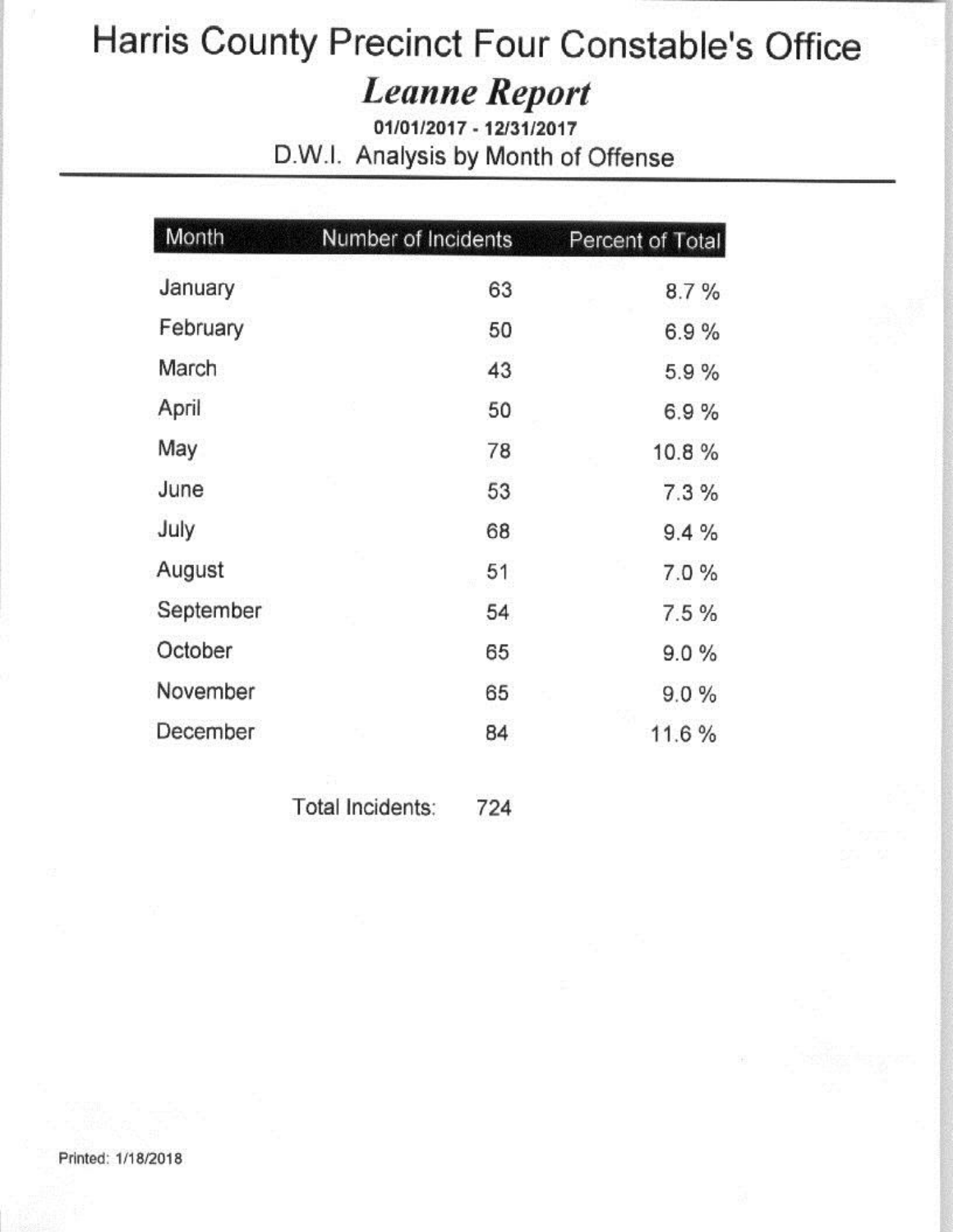#### **Leanne Report**

01/01/2017 - 12/31/2017 D.W.I. Analysis by Accident Category

| <b>Accident Category</b> | Number of Incidents Percent of Total |       |
|--------------------------|--------------------------------------|-------|
| Accident                 | 67                                   | 9.3%  |
| No Accident              | 657                                  | 90.7% |

Total Incidents: 724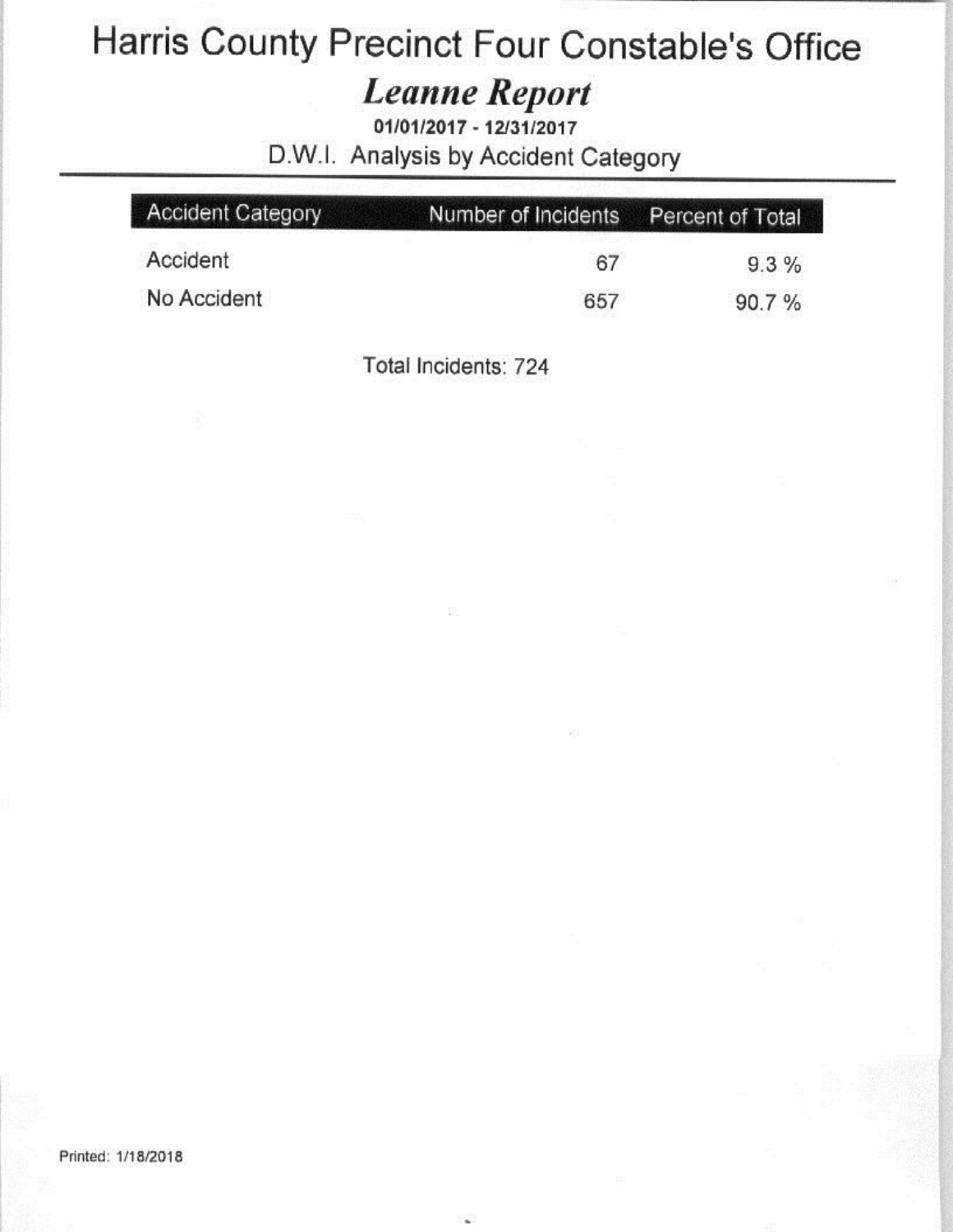#### **Leanne Report**

01/01/2017 - 12/31/2017 D.W.I. Analysis by Breath Test Refusal

| <b>Breath Test</b> | Number of Incidents Percent of Total |       |
|--------------------|--------------------------------------|-------|
| Accepted           | 348                                  | 48.1% |
| Refused            | 376                                  | 51.9% |

Total Incidents involving Breath Tests: 724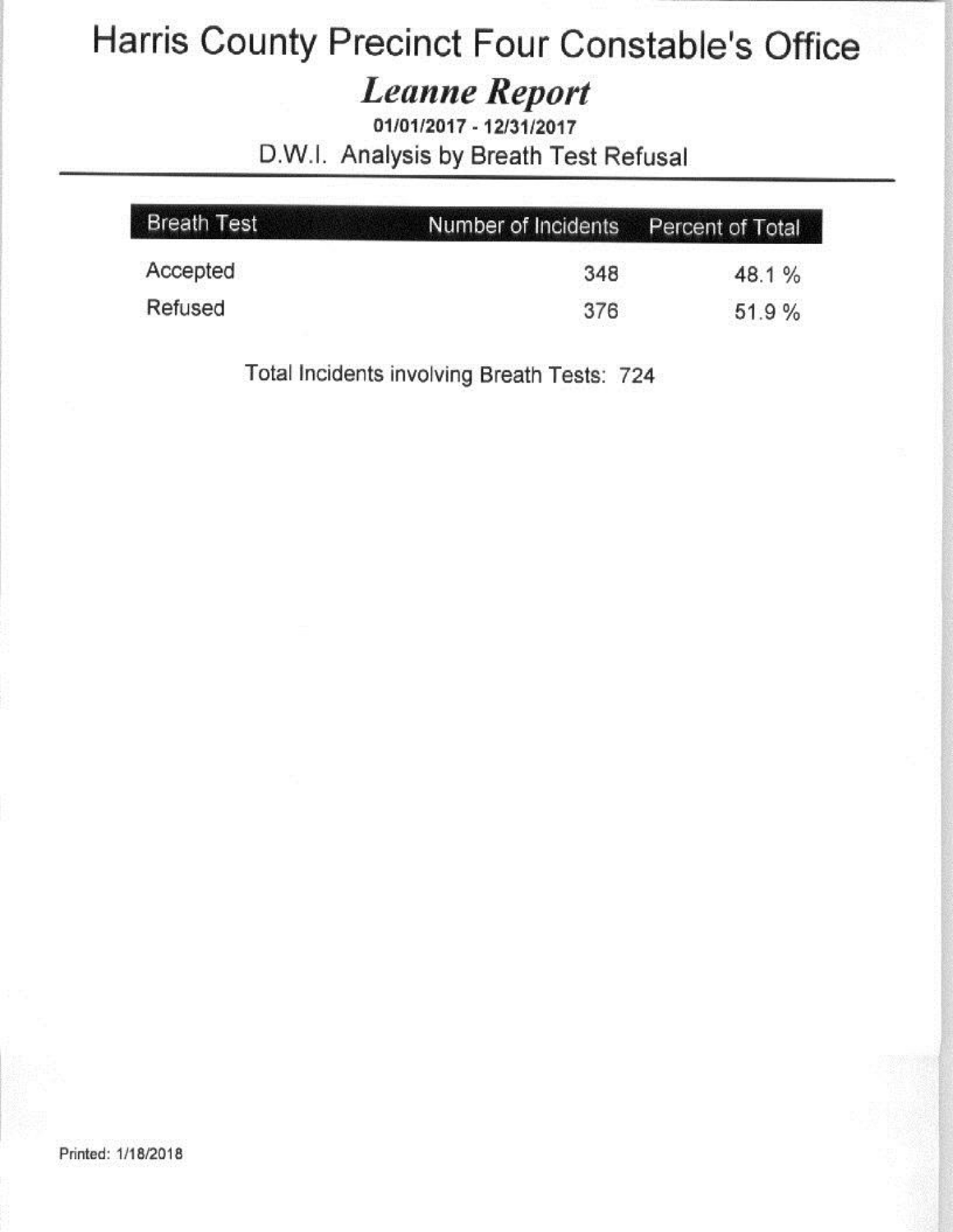# **Leanne Report**

01/01/2017 - 12/31/2017 D.W.I. Analysis by BAC Result

|                | Category Number of Incidents | Percent of Total |
|----------------|------------------------------|------------------|
| 1) under .08   | 8                            | 2.3%             |
| $2) .08 - .10$ | 35                           | 10.1%            |
| $3) .11 - .20$ | 270                          | 77.6%            |
| $4) .21 - .30$ | 33                           | 9.5%             |
| $5) .31 - .40$ | 1                            | 0.3%             |
| 6) over .40    | 1                            | 0.3%             |

Total Incidents with BAC Results: 348

 $\alpha$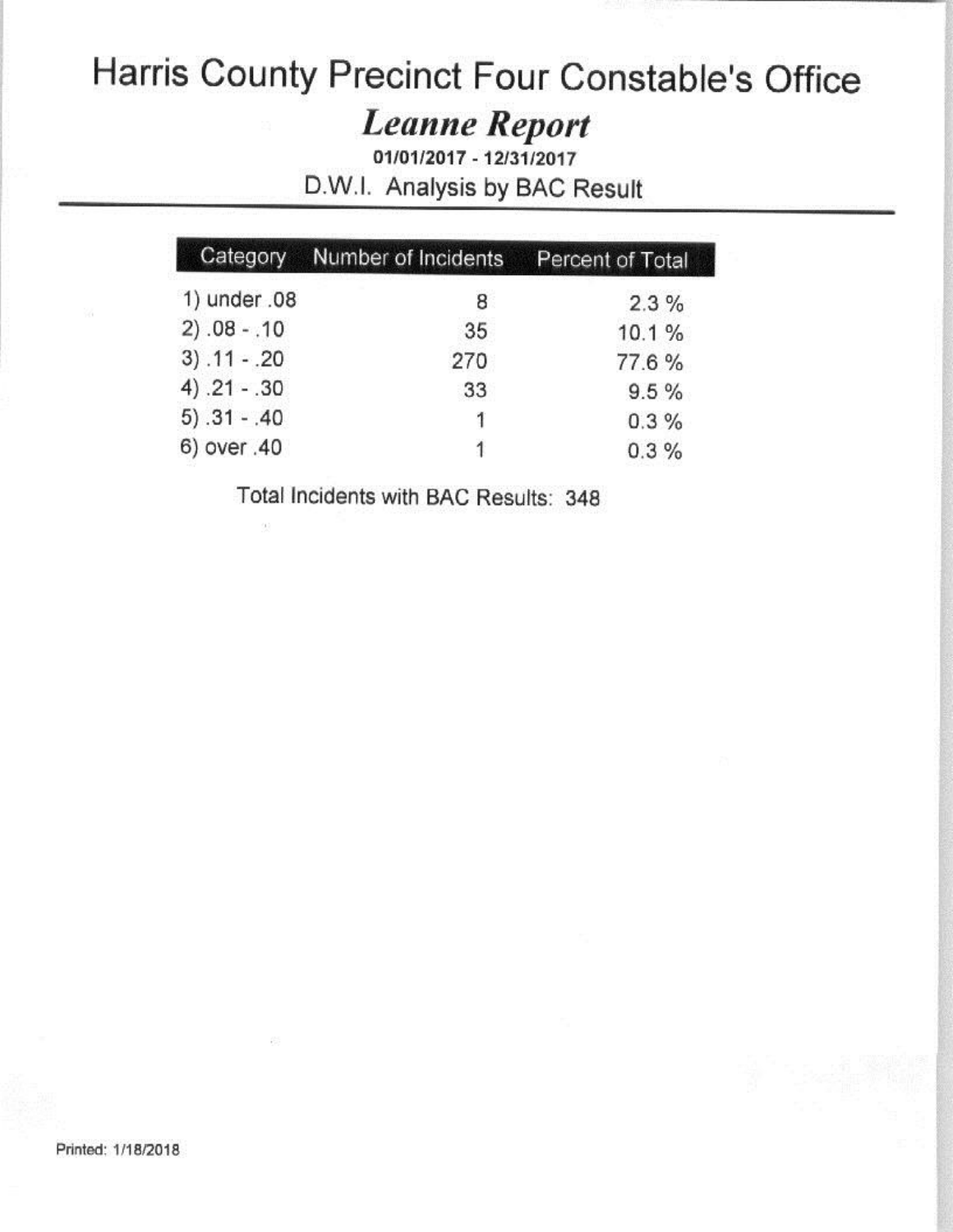# **Leanne Report**

01/01/2017 - 12/31/2017 D.W.I. Analysis by Felony vs. Misdemeanor Charges

|        | Class Number of Incidents Percent of Total |       |
|--------|--------------------------------------------|-------|
| Felony | 49                                         | 6.8%  |
| Misd   | 675                                        | 93.2% |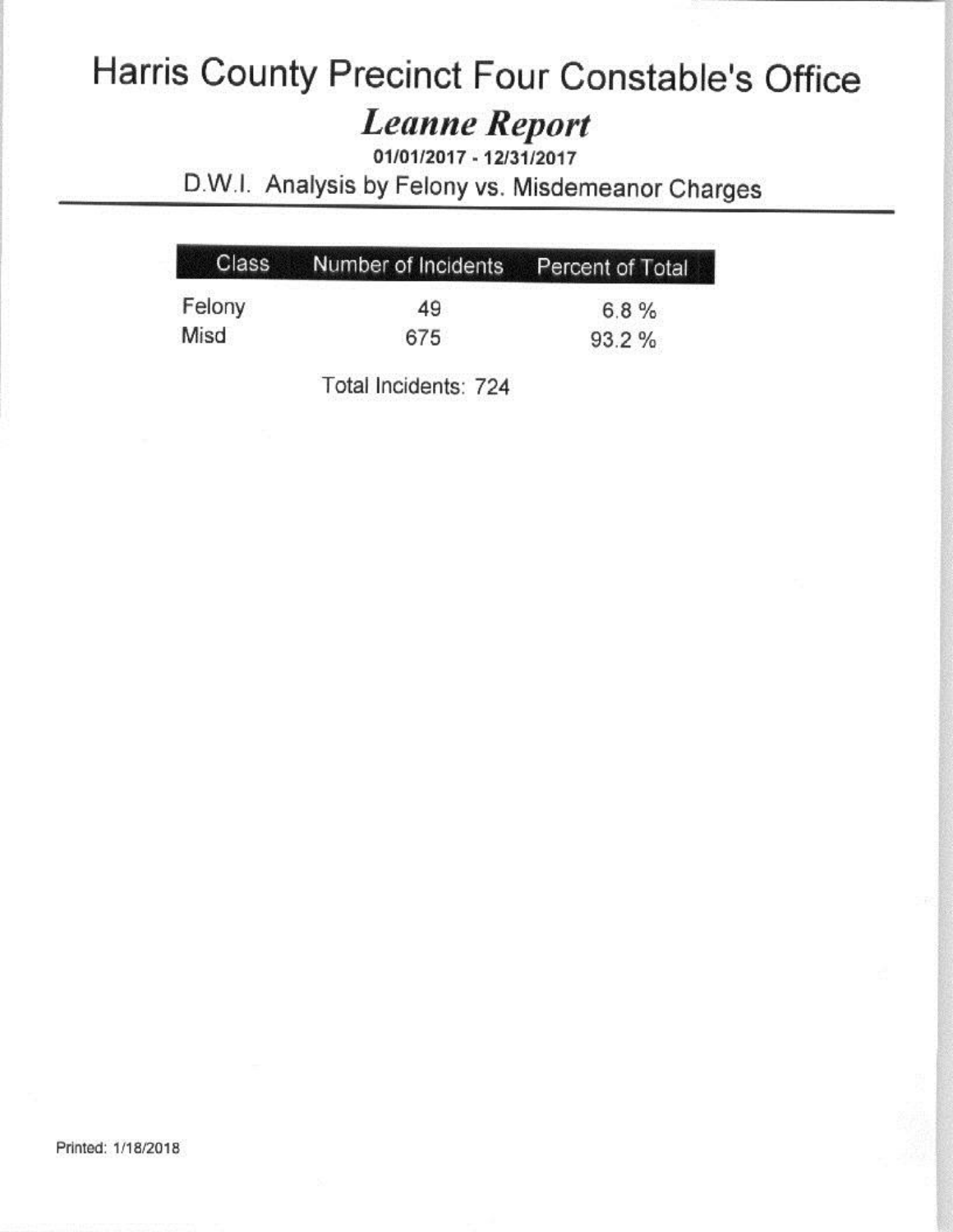#### **Leanne Report**

01/01/2017 - 12/31/2017 D.W.I. Analysis by Fine Amounts

| <b>Fine Assessed</b> | Number of Incidents | Percent of Total |
|----------------------|---------------------|------------------|
| 1 - No Fine          | 121                 | 67.6%            |
| $2 - $1 - $250$      | 15                  | 8.4%             |
| $3 - $251 - $500$    | 29                  | 16.2%            |
| 4 - \$501-\$1000     | 12                  | 6.7%             |
| $5 - $1000+$         | 2                   | $1.1\%$          |

Total Incidents with Fines Applied: 179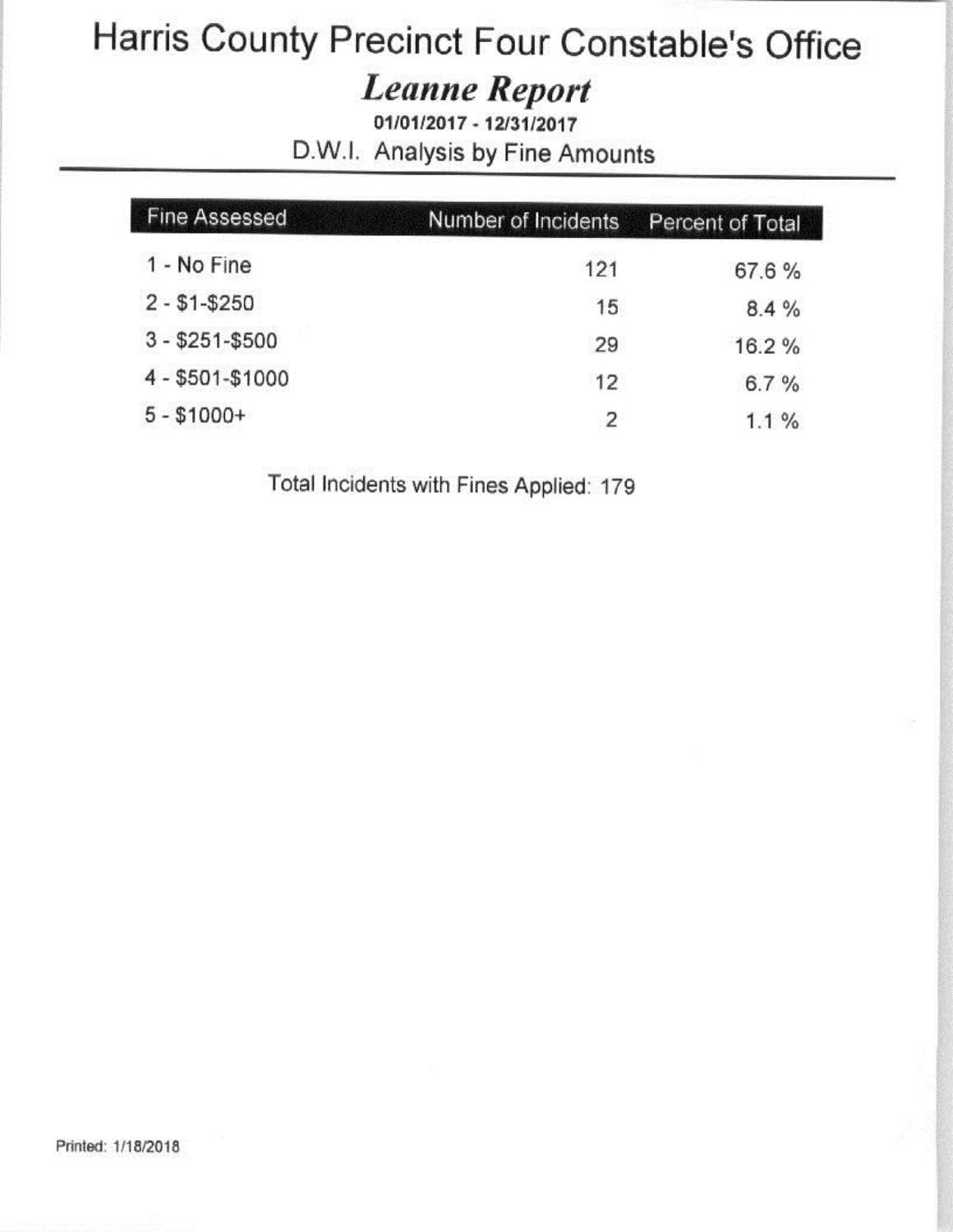# Harris County Precinct Four Constable's Office The Precinct Four Consta<br>
Leanne Report<br>
D.W.I. Analysis by Court Assignment

# Leanne Report

 $\mu$ <br>*Leanne Repor*<br> $\mu$ <sup>01/01/2017</sup> - 12/31/2017<br>palveis by Court As

|                    | <b>Court Number</b>     | Number of Incidents     | Percent of Total |
|--------------------|-------------------------|-------------------------|------------------|
|                    | 1                       | 44                      | 6.1%             |
|                    | $\overline{\mathbf{c}}$ | 43                      | 5.9%             |
|                    | 3                       | 40                      | 5.5%             |
|                    | 4                       | 49                      | 6.8%             |
|                    | 5                       | 39                      | 5.4%             |
|                    | 6                       | 44                      | 6.1%             |
|                    | $\overline{7}$          | 47                      | 6.5%             |
|                    | 8                       | 38                      | 5.2%             |
|                    | 9                       | 36                      | 5.0%             |
|                    | 10                      | 42                      | 5.8%             |
|                    | 11                      | 39                      | 5.4%             |
|                    | 12                      | 42                      | 5.8%             |
|                    | 13                      | 44                      | 6.1%             |
|                    | 14                      | 44                      | 6.1%             |
|                    | 15                      | 40                      | 5.5 %            |
|                    | 16                      | 44                      | 6.1%             |
|                    | 174                     | 1                       | 0.1%             |
|                    | 176                     | 4                       | 0.6%             |
|                    | 177                     | $\overline{c}$          | 0.3%             |
|                    | 178                     | 1                       | 0.1%             |
|                    | 179                     | 1                       | 0.1%             |
|                    | 180                     | 2                       | $0.3\%$          |
|                    | 182                     | 4                       | 0.6%             |
|                    | 183                     | 5                       | 0.7%             |
|                    | 184                     | 1                       | 0.1%             |
|                    | 185                     | $\overline{1}$          | 0.1%             |
|                    | 208                     | $\overline{\mathbf{c}}$ | 0.3%             |
| Printed: 1/18/2018 |                         | 汤                       |                  |
| 歪                  |                         |                         |                  |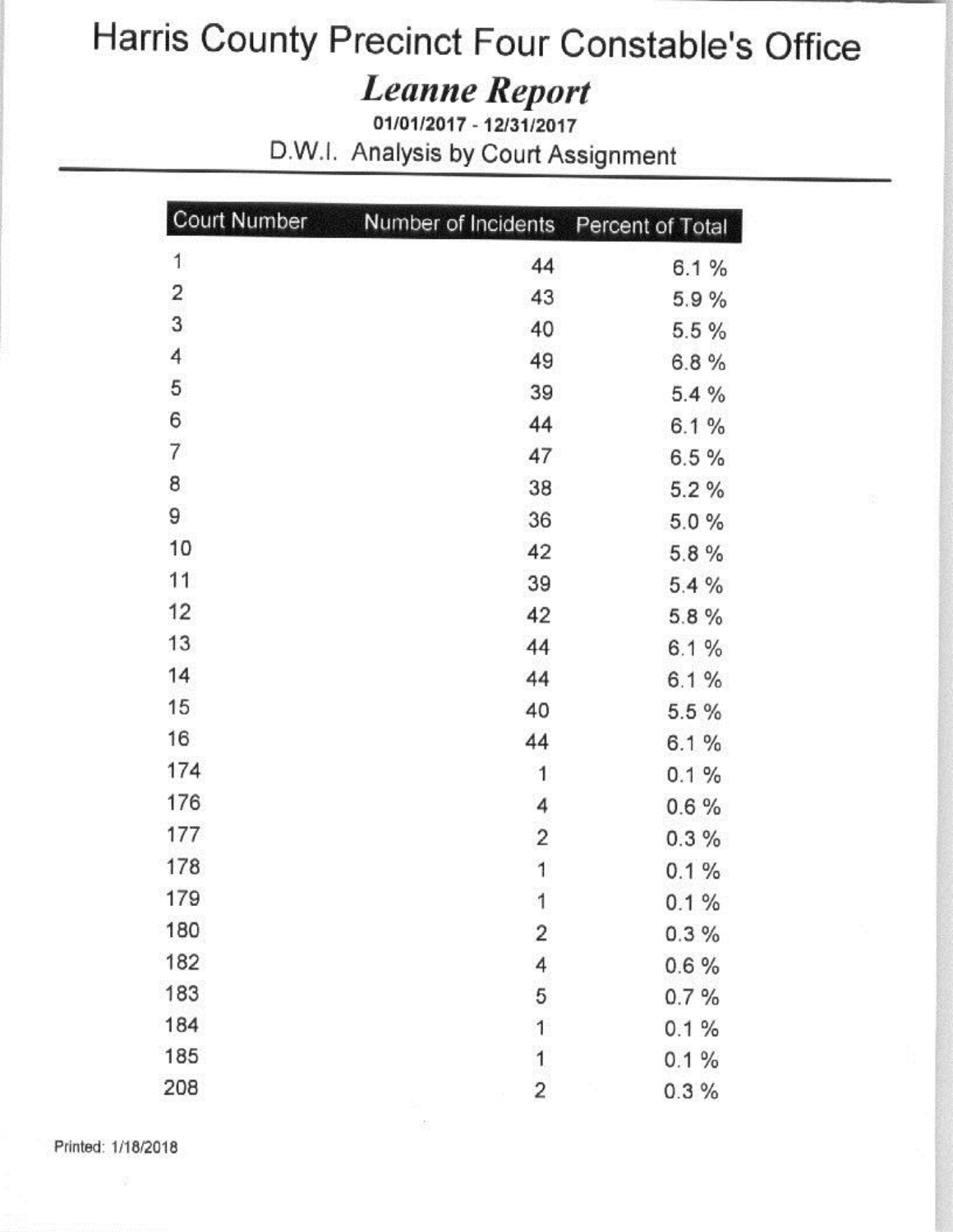# Leanne Report

*Comot 1 001 0*<br> *Ceanne Repor*<br> **Court As** The Precinct Four Consta<br> *Leanne Report*<br>
D.W.I. Analysis by Court Assignment

| 209 | 2                       | 0.3%    |  |
|-----|-------------------------|---------|--|
| 228 | 3                       | 0.4%    |  |
| 230 | $\mathbf{1}$            | 0.1%    |  |
| 248 | $\overline{2}$          | 0.3%    |  |
| 262 | $\overline{\mathbf{4}}$ | 0.6%    |  |
| 263 | 3                       | 0.4%    |  |
| 337 | 1                       | 0.1%    |  |
| 338 | $\overline{\mathbf{c}}$ | $0.3\%$ |  |
| 339 | 7                       | 1.0%    |  |
|     |                         |         |  |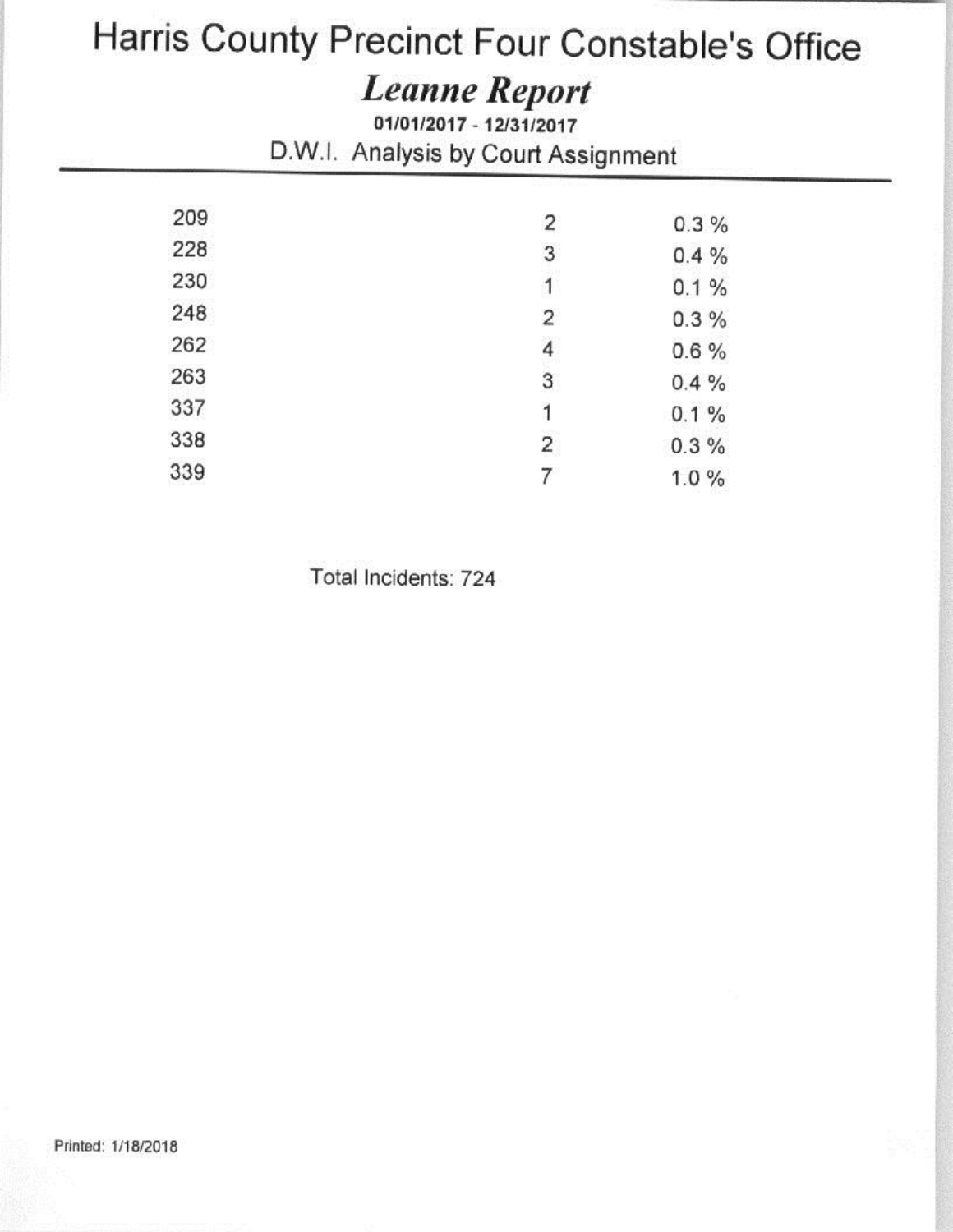# **Leanne Report**

01/01/2017 - 12/31/2017 D.W.I. Analysis by Defendant Race and Sex

#### Group: Females

| Race  | Number of Incidents | Percent of Group Percent of Total |         |
|-------|---------------------|-----------------------------------|---------|
| Asian | 6                   | 3.4%                              | 0.8%    |
| Black | 33                  | 18.4 %                            | $4.6\%$ |
| White | 140                 | 78.2 %                            | 19.3 %  |

Group Total: 179

#### Group: Males

| Race  | Number of Incidents | Percent of Group | Percent of Total |
|-------|---------------------|------------------|------------------|
| Asian | 19                  | $3.5 \%$         | $2.6\%$          |
| Black | 84                  | 15.4%            | 11.6%            |
| White | 442                 | 81.1%            | 61.0%            |

Group Total: 545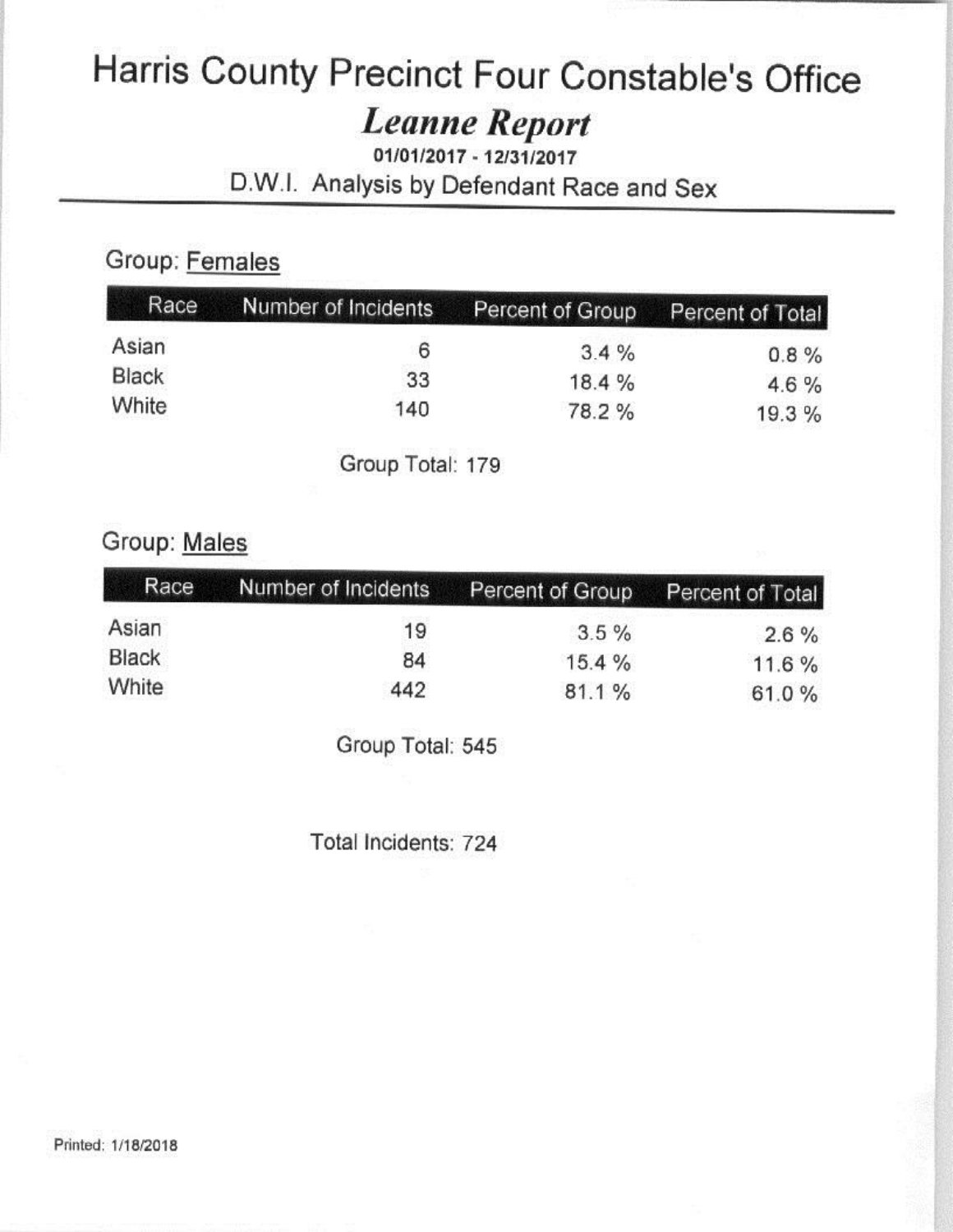# **Leanne Report**

01/01/2017 - 12/31/2017

D.W.I. Analysis by number of DWIs per Defendant

| DWIs per Defendant | Number of Incidents | Percent of Total |
|--------------------|---------------------|------------------|
|                    | 620                 | 85.6%            |
| $\mathfrak{p}$     | 73                  | 10.1%            |
| 3<br>725           | 29                  | 4.0%             |
| 5                  |                     | 0.3%             |

Total Incidents: 724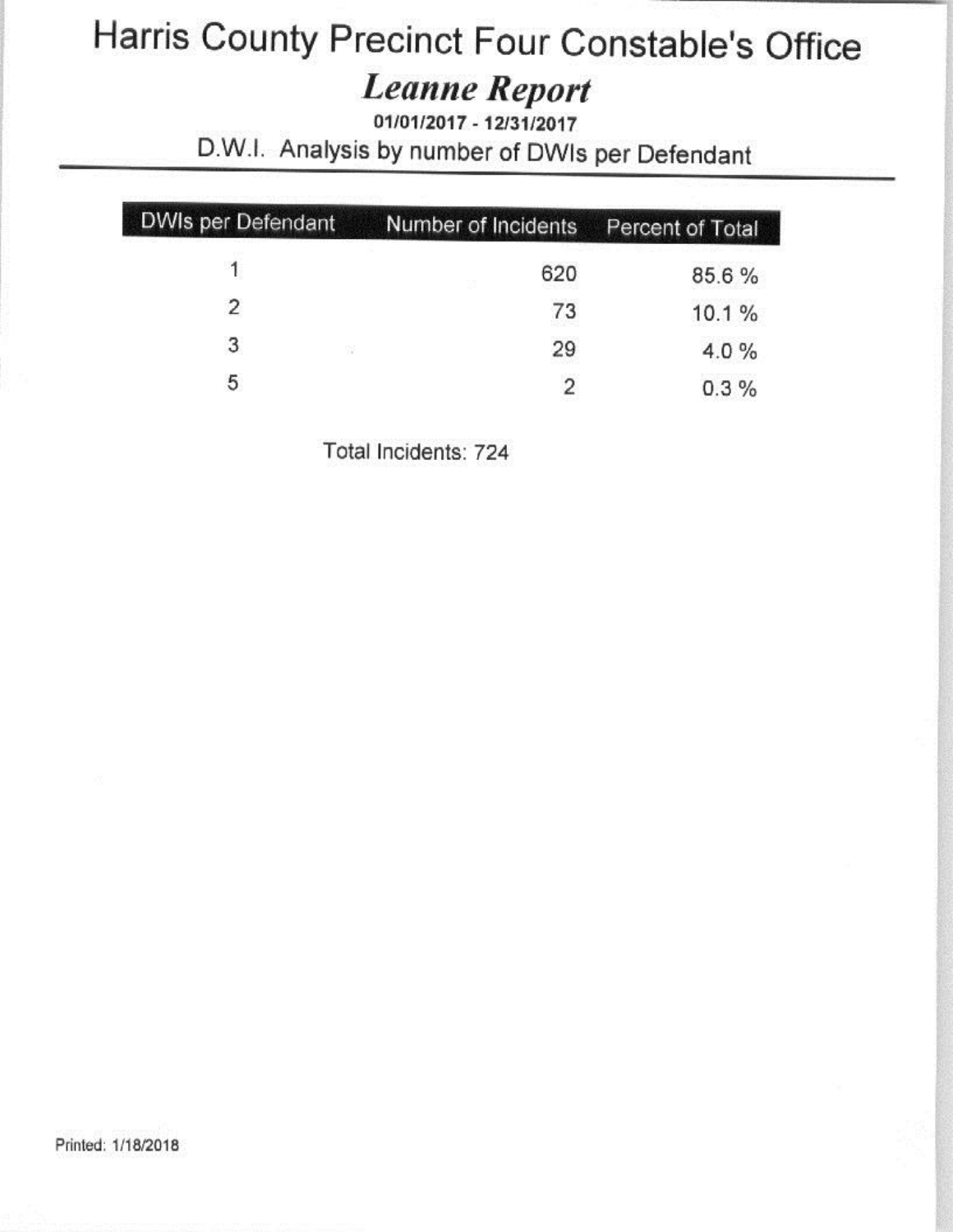# Harris County Precinct Four Constable's Office<br>
Leanne Report<br>
01/01/2017 - 12/31/2017

# Leanne Repart *Canne Repo*<br>01/01/2017 - 12/31/201

Inty Precinct Four Constak<br>
Leanne Report<br>
D.W.I. Analysis by Time of Occurrence

| <b>Time Group</b> | Number of Incidents | Percent of Total |
|-------------------|---------------------|------------------|
| 1 - Midnight-2am  | 270                 | 37.3%            |
| $2 - 2am - 4am$   | 182                 | 25.1%            |
| $3 - 4am - 8am$   | 42                  | 5.8%             |
| 4 - 8am-Noon      | $\overline{2}$      | 0.3%             |
| 5 - Noon-4pm      | 12                  | 1.7%             |
| $6 - 4pm-8pm$     | 39                  | 5.4%             |
| 7 - 8pm-Midnight  | 177                 | 24.4 %           |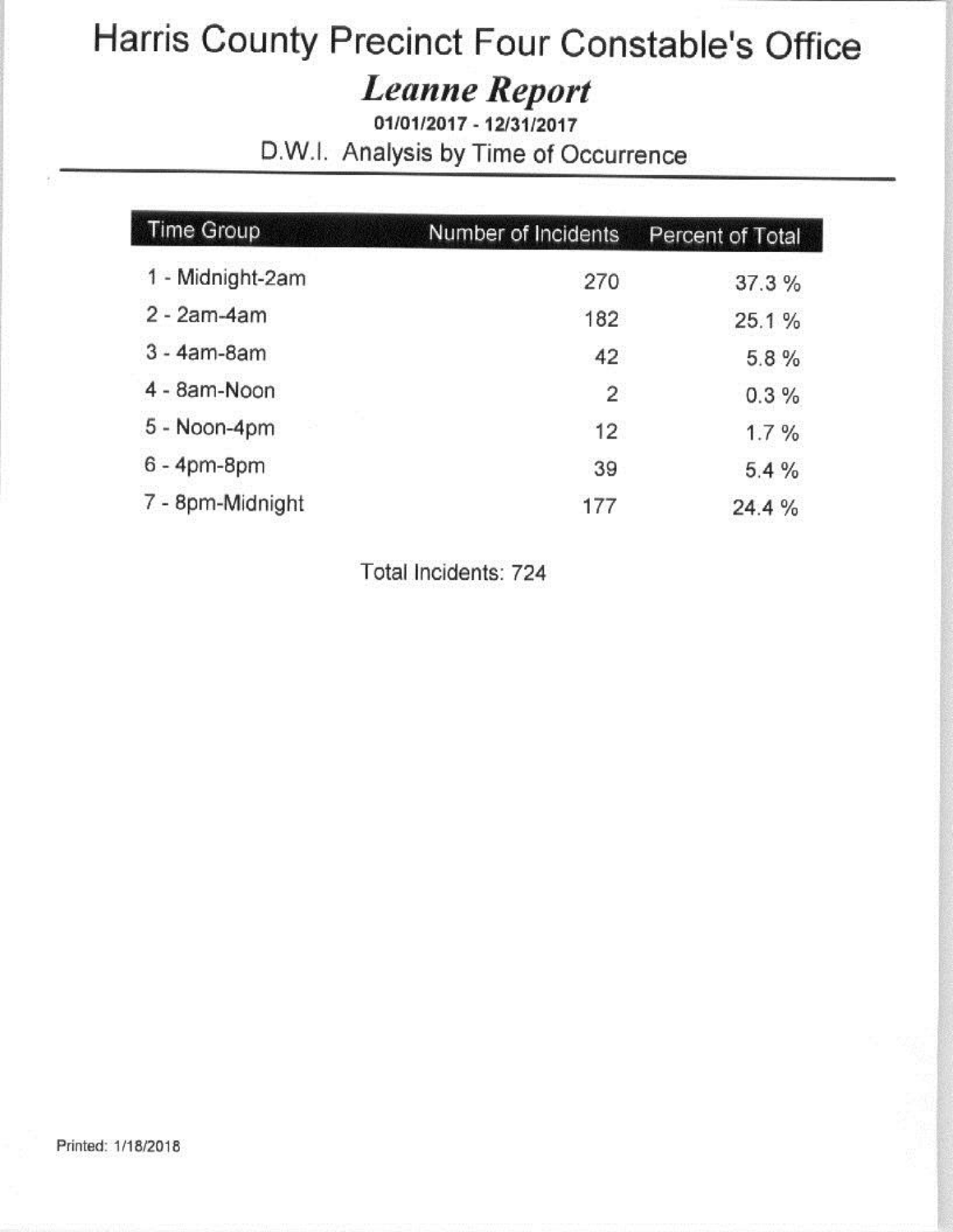# **Leanne Report**

01/01/2017 - 12/31/2017 D.W.I. Analysis by Day of Week

| Day of Week | Number of Incidents | Percent of Total |
|-------------|---------------------|------------------|
| Sunday      | 165                 | 22.8%            |
| Monday      | 70                  | 9.7%             |
| Tuesday     | 66                  | 9.1%             |
| Wednesday   | 48                  | 6.6%             |
| Thursday    | 59                  | 8.1%             |
| Friday<br>w | 158                 | 21.8%            |
| Saturday    | 158                 | 21.8%            |
|             |                     |                  |

Total Incidents: 724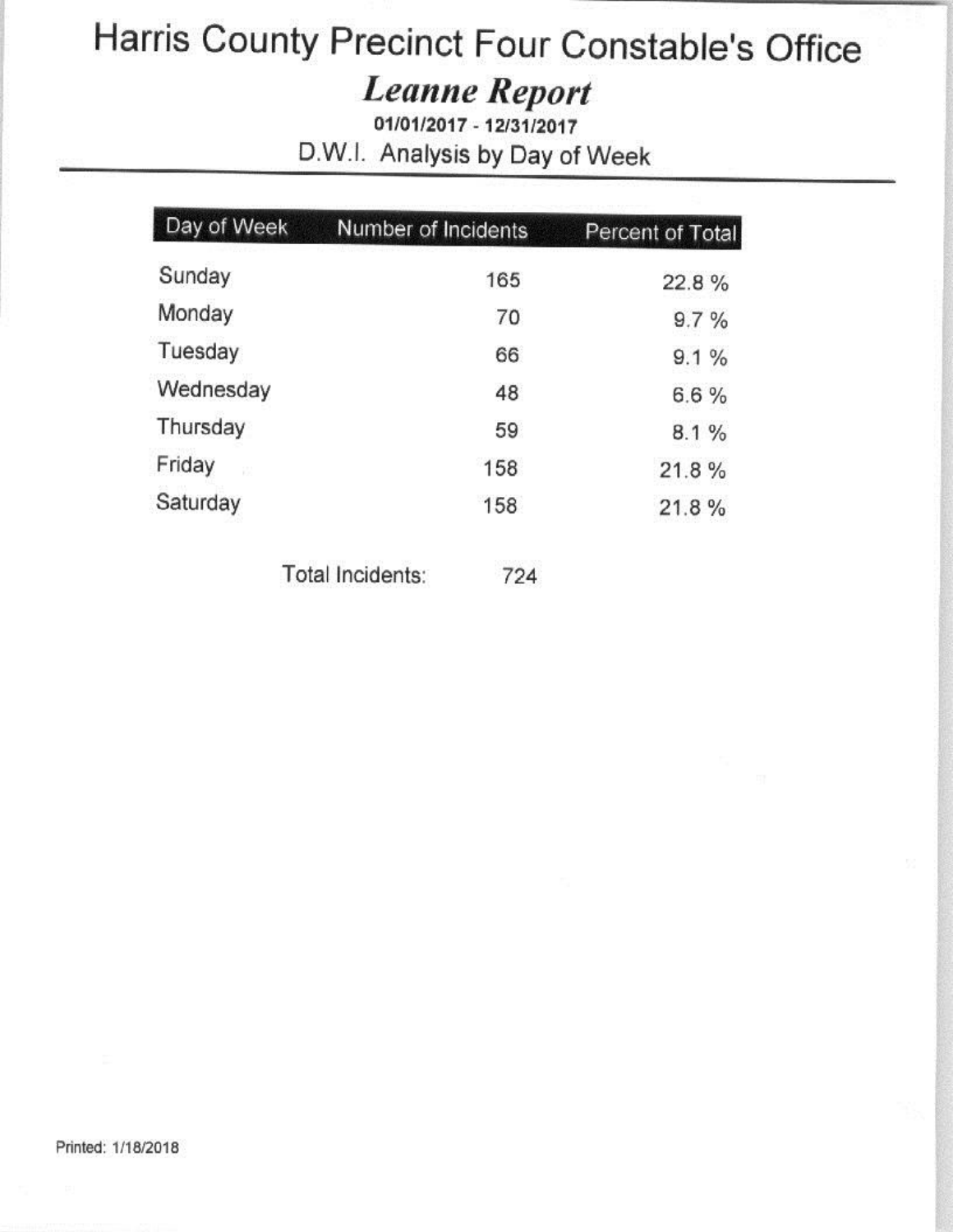# **Leanne Report**

01/01/2017 - 12/31/2017 D.W.I. Analysis by Defendant Age

| Age Group     | Number of Incidents | Percent of Total |
|---------------|---------------------|------------------|
| $1 - 21$      | 21                  | 2.9%             |
| $2 - 21 - 24$ | 113                 | 15.6 %           |
| $3 - 25 - 49$ | 508                 | 70.2%            |
| $4 - 50+$     | 82                  | 11.3%            |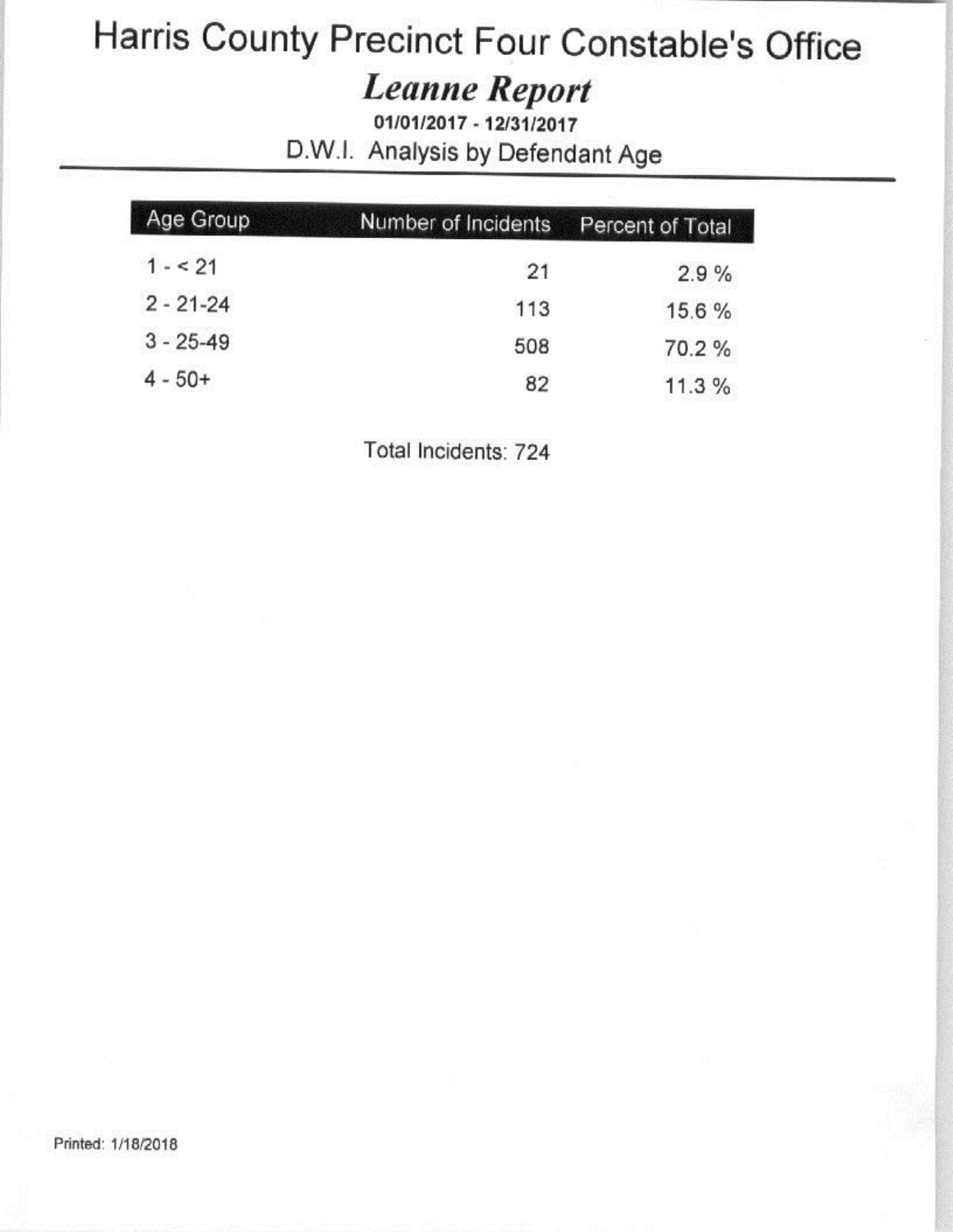#### **Leanne Report**

01/01/2017 - 12/31/2017 D.W.I. Analysis by Confinement Penalty

| <b>Confinement Penalty</b> | Number of Incidents | Percent of Total |
|----------------------------|---------------------|------------------|
| 0 - No Time Served         | 33                  | 17.3%            |
| 1 - 1 to 10 Days           | 20                  | 10.5%            |
| 2 - 11 to 30 Days          | 43                  | 22.5%            |
| 3 - 31 to 60 Days          | 31                  | 16.2%            |
| 4 - 61 to 90 Days          | 5                   | $2.6\%$          |
| 5 - 90 Days to 6 Mo        | 25                  | 13.1%            |
| 6 - 6 Mo to 1 Year         | 26                  | 13.6 %           |
| $7 - 1$ to 5 Years         | 5                   | 2.6%             |
| 8 - 5 to 10 Years          | 3                   | 1.6%             |

Total Cases Adjudicated:

191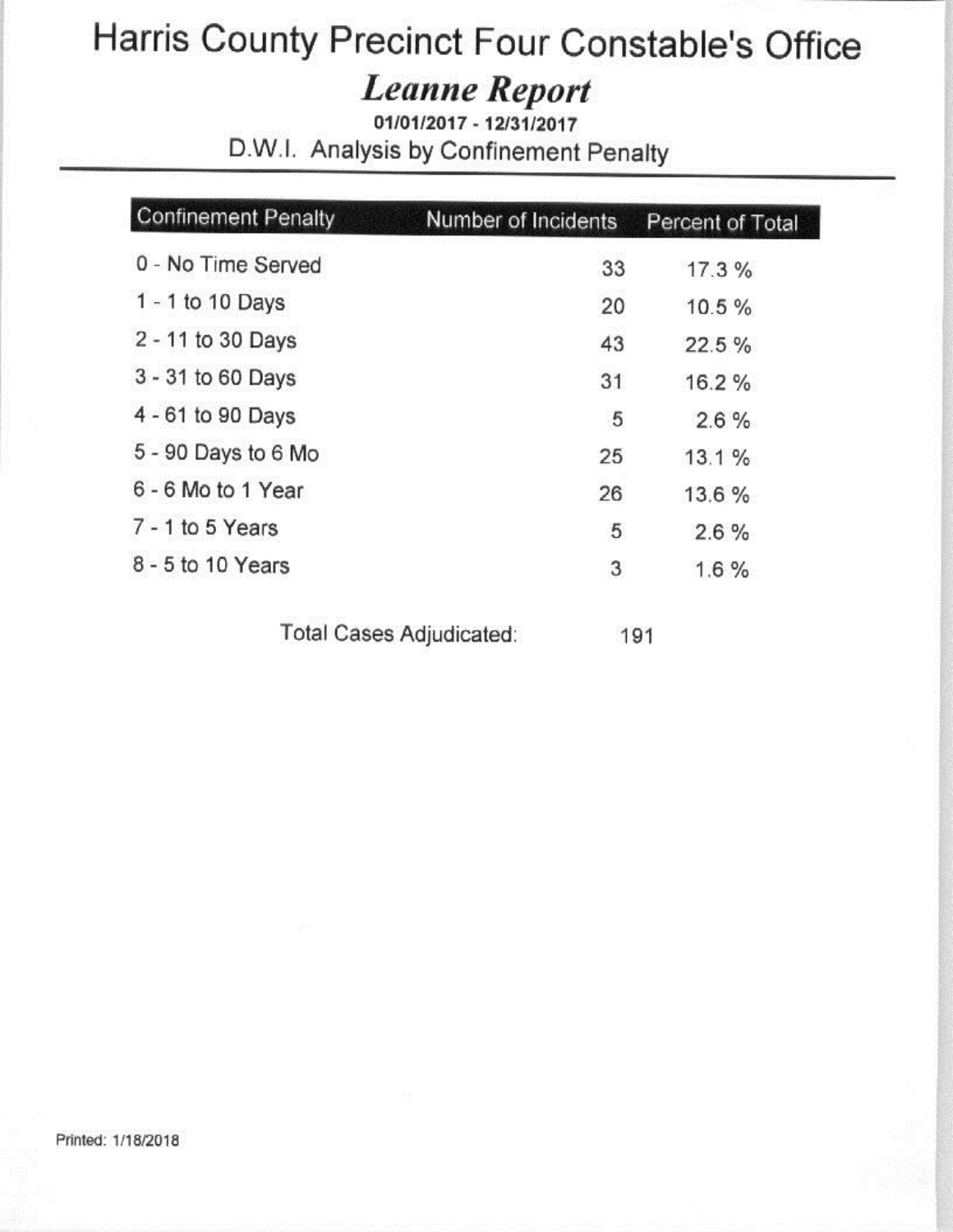**Leanne Report** 

01/01/2017 - 12/31/2017 D.W.I. Analysis by License Suspension

| <b>Suspension Penalty</b> | Number of Incidents | Percent of Total |
|---------------------------|---------------------|------------------|
| 0 - No Suspension         | 32                  | 16.8%            |
| $1 - 1$ to 6 Months       | 7                   | 3.7%             |
| 2 - 7 Mo to 1 Year        | 116                 | 60.7%            |
| $3 - 1 +$ to 2 Years      | 34                  | 17.8%            |
| $4 - 2 +$ to 3 Years      | 1                   | $0.5 \%$         |
| $5 - 3 +$ to 4 Years      | -1                  | 0.5%             |

Total Cases Adjudicated:

191